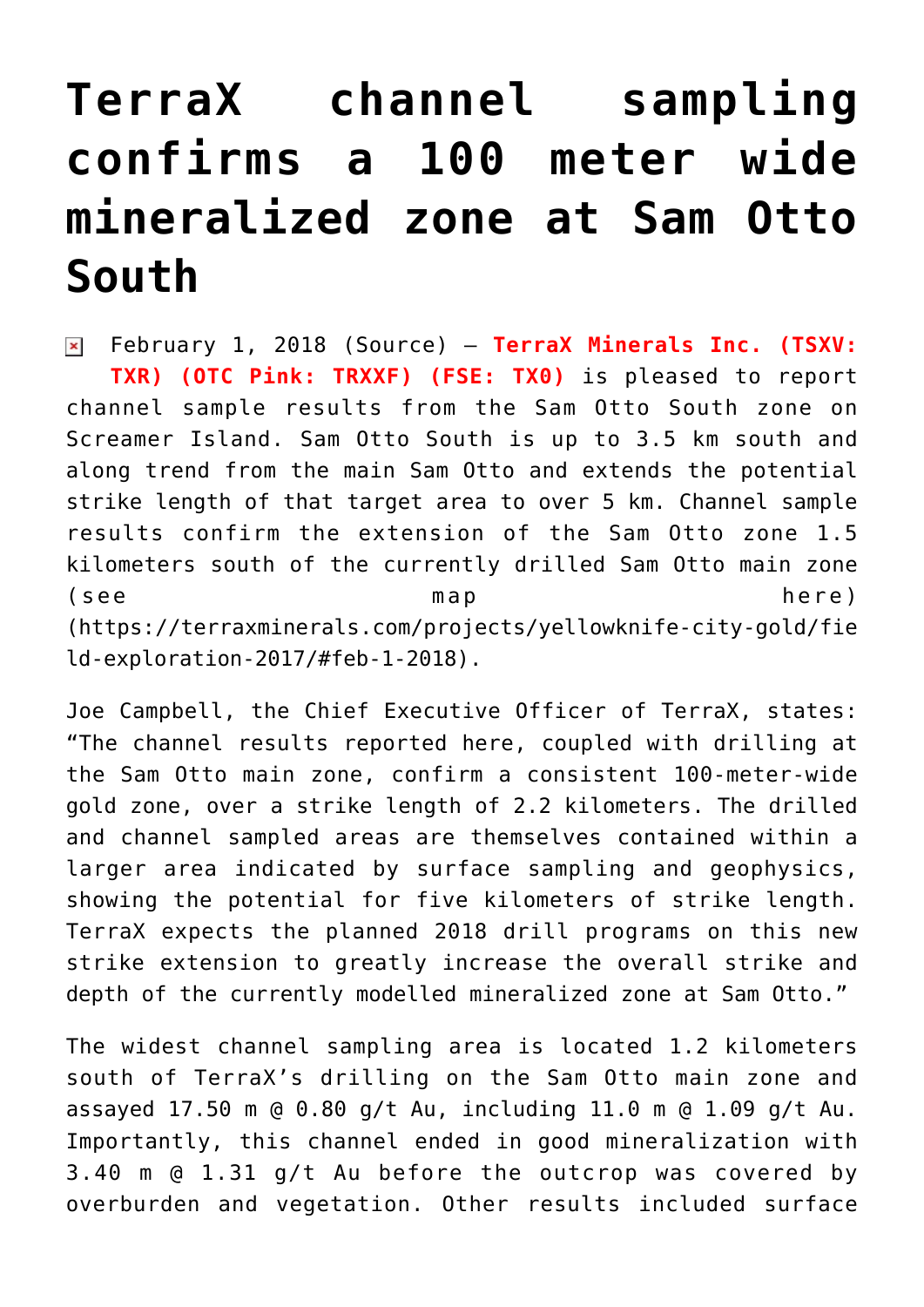outcrops a further 350 meters south with channel samples of 2.7 m @ 0.97 g/t Au and 2.00 m @ 0.81 g/t Au. Both ends of the exposed outcrop ended in gram level gold assays. Together, the separate channels covered at least 100 meters width across strike, which is comparable to the width and grade of the Sam Otto Main zone.

Channel assays reported today total 202 samples with gold grades ranging from nil to 4.64 g/t Au. Channel samples are considered representative of the zones that have been sampled.

Sampling included insertion of certified standards and blanks into the stream of samples for chemical analysis. Samples were prepared at ALS Chemex's laboratory in Yellowknife and shipped to their Vancouver facility for gold analysis by fire assay and other elements by ICP analysis. ALS is a certified and accredited laboratory service. The technical information contained in this news release has been approved by Joseph Campbell, the Chief Executive Officer of TerraX, who is a Qualified Person as defined in "National Instrument 43-101, Standards of Disclosure for Mineral Projects."

## About the Yellowknife City Gold Project

The **Yellowknife City Gold ("YCG")** encompasses 440 sq km of contiguous land immediately north, south and east of the City of Yellowknife in the Northwest Territories. Through a series of acquisitions, TerraX controls one of the six major highgrade gold camps in Canada. Being within 10 km of the City of Yellowknife, the YCG is close to vital infrastructure, including all-season roads, air transportation, service providers, hydro-electric power and skilled tradespeople.

The YCG lies on the prolific Yellowknife greenstone belt, covering 45 km of strike length along the main mineralized break in the Yellowknife gold district, including the southern and northern extensions of the shear system that hosted the high-grade Con and Giant gold mines. The project area contains